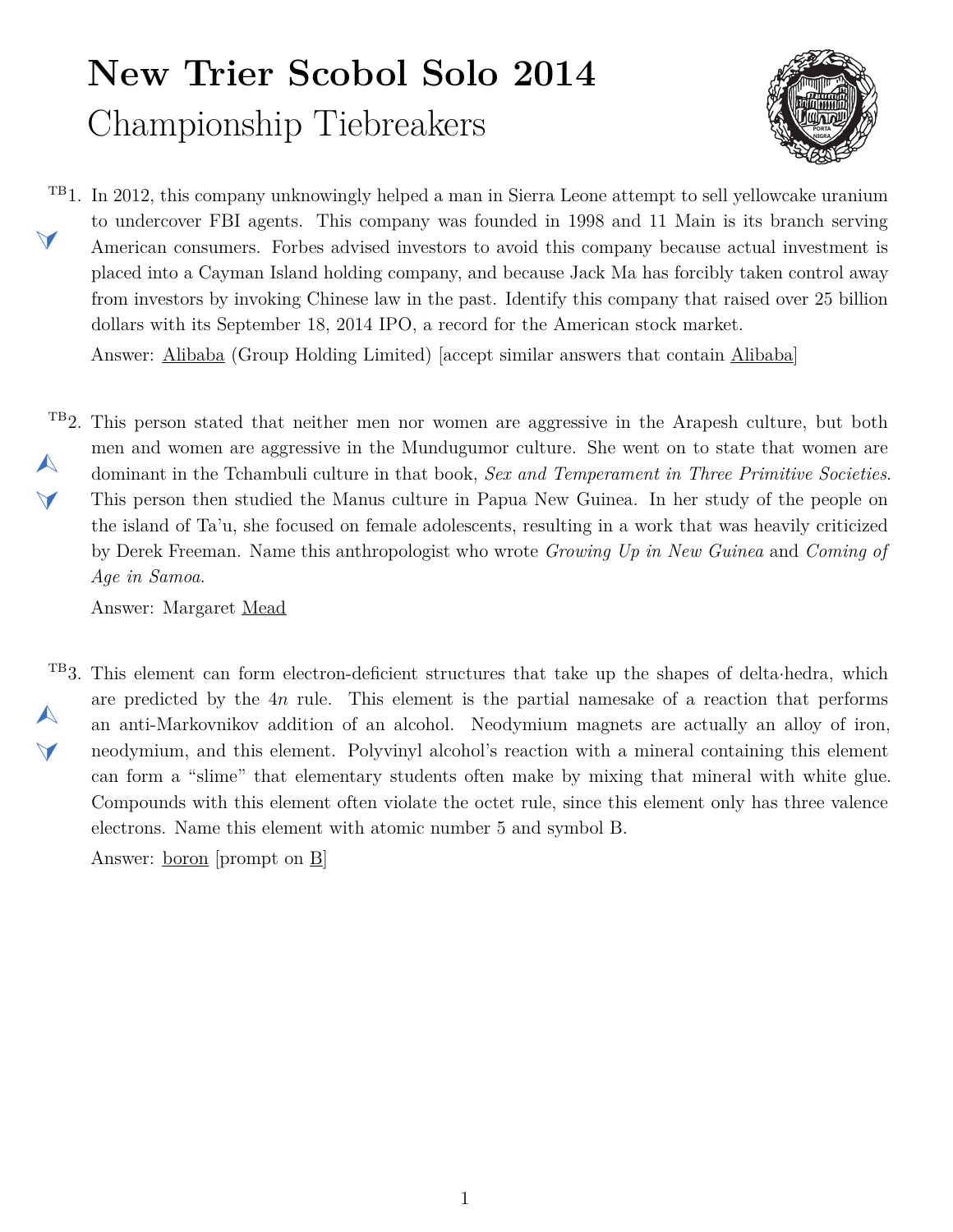<span id="page-1-0"></span>TB4. This no-longer-existing nation claimed that the Katyn Massacre was carried out by an enemy after  $\blacktriangle$  $\blacktriangledown$ this country killed several foreign captives. One leader of this country criticized his predecessor in the "On the Cult of Personality and Its Consequences" speech, which became nicknamed the "Secret Speech". That leader is believed to have banged his shoe on a desk during a United Nations speech. The final leader of this country, who promoted restructuring and openness, was Mikhail Gorbachev. This former country was also headed by Nikita Khrushchev. Name this country that was engaged in the Cold War against the United States and which included Russia.

Answer: Soviet Union [or USSR or Union of Soviet Socialist Republics or Soyuz Sovietskeek Socialisteecheskeek Respoobleek; do not accept or prompt on "Russia"]

<span id="page-1-1"></span><sup>TB</sup>5. In one play by this writer, Elyot and Amanda coincidentally have their honeymoons in the same  $\blacktriangle$  $\blacktriangle$ hotel at the same time five years after their divorce. In another play by this writer, Sorel happens to invite the diplomat Richard Greatham to her house on the same day that each of her three family members also invite over a guest. The guests eventually leave after growing tired of the theatrics of the Bliss family. In another work by this writer, Dr. Bradman and his wife go to the house of the novelist Charles Condomine, who is doing research on séances. Name this English songwriter and playwright of *Private Lives*, *Hay Fever*, and *Blithe Spirit*.

Answer: Noël (Peirce) Coward

<span id="page-1-2"></span>TB6. Members of this denomination refer to the two parts of the Christian Bible as the Hebrew Scriptures  $\blacktriangle$  $\blacktriangledown$ and the Christian Greek Scriptures. One of the seminal works of this denomination is Nelson Barbour's *Three Worlds and the Harvest of This World*. Members have a Lord's Evening Meal each year at the annual Memorial of Christ's death. It was started by Charles Taze Russell, who headed the Watch Tower Society. This group cites the Book of Luke to explain why they do not celebrate the birth and resurrection of Jesus during Christmas and Easter. Name this group that refuses blood transfusions and that spreads its gospel door-to-door.

Answer: Jehovah's Witnesses

<span id="page-1-3"></span><sup>TB</sup>7. This person's rise to power was assisted by his father-in-law af Khan. This leader founded the city  $\blacktriangle$  $\blacktriangledown$ now known as Old Delhi, which used to be named for him. The power struggle by this man's four sons to replace him included the defeat of Dr at Samugarh and ended with this leader imprisoned by his son Aurangzeb, the last powerful Mughal emperor. The Persian king Nadir Shah stole a work commissioned by this man, the Peacock Throne. When this man's favorite wife died in childbirth, he ordered the construction of a white marble mausoleum for her on the Yamuna River. Name this son of Jahangir who was coronated in Agra and ordered the construction of the Taj Mahal.

Answer: Shah Jahan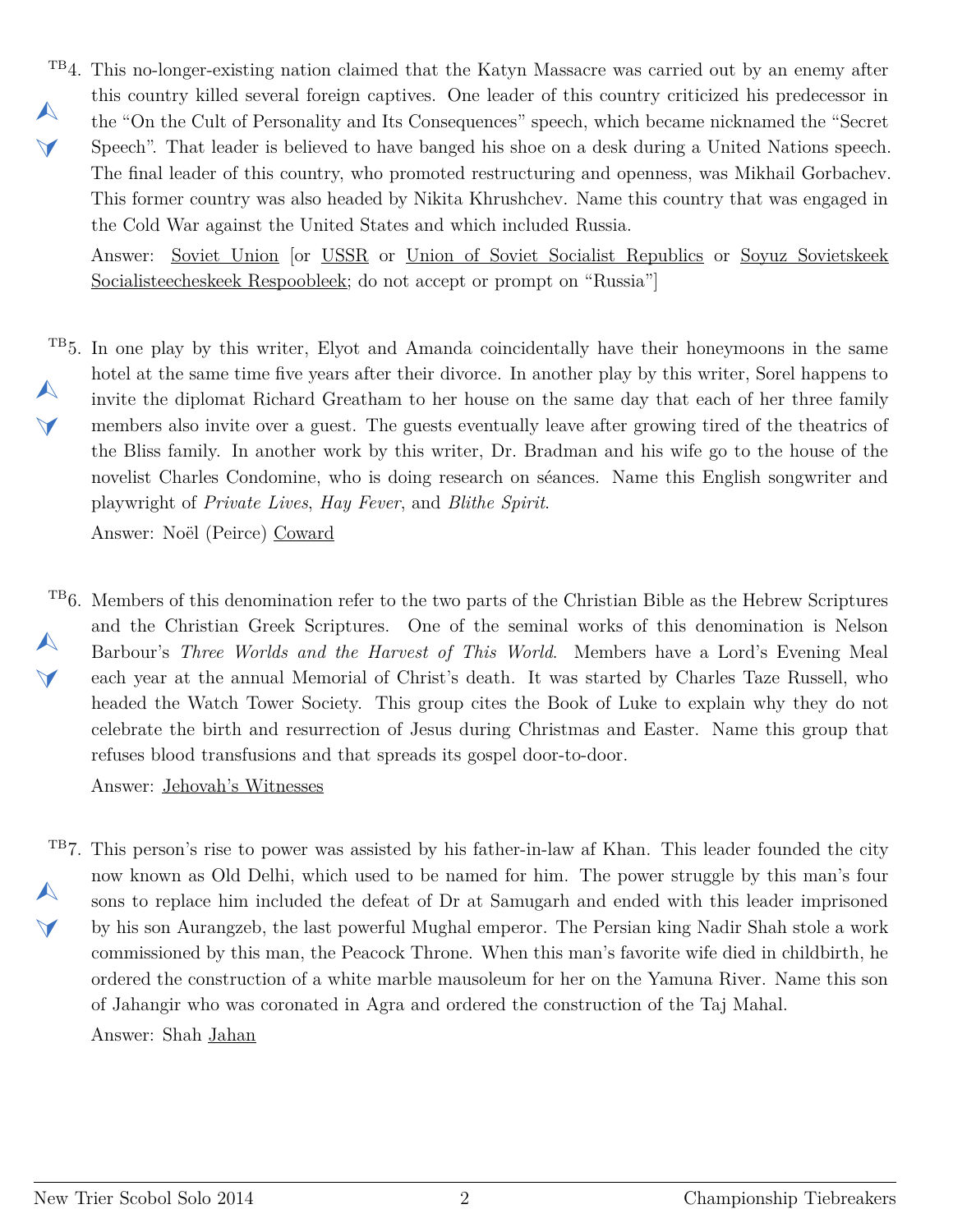<span id="page-2-0"></span>TB8. The Levi–Civita [LAY-vee CHEE-vee-tah] symbol equals positive one for these types of permutations,  $\blacktriangle$  $\blacktriangledown$ and these types of permutations correspond to determinant terms that are added instead of subtracted. A common proof that the square root of two is irrational is based on the fact that a reduced fraction cannot have a numerator and denominator that both have this property. Each of these numbers is the sum of two primes according to Goldbach's conjecture. These numbers are equivalent to zero modulo two. There is only one prime number of this type. Name these numbers that are divisible by two.

Answer: even numbers [or evens; prompt on answers that mention divisibility by two or a factor of two or similar constructions

<span id="page-2-1"></span>TB9. This was the first song recorded by vocalist Ivie Anderson when she joined a new band in 1931; she  $\blacktriangle$  $\blacktriangle$ sings "wah-tah-too" at its opening. The lyrics of this song are based on a saying from trumpeter James "Bubber" Miley, who was dying of tuberculosis when it was written, and early recordings include an alto saxophone solo by Johnny Hodges. Its lyrics include "It makes no difference if it's sweet or hot, just give that rhythm every little thing you've got." This is the title track sung by Teresa Brewer on Duke Ellington's last studio album. Name this Ellington song claiming that something is very unimportant "If It Ain't Got That Swing".

Answer: "It Don't Mean A Thing (If It Ain't Got That Swing)"

<span id="page-2-2"></span>TB10. In this election year, Charles C. Foote was the running mate of the Liberty Party's Gerrit Smith. That  $\blacktriangle$  $\vee$ party originally picked John P. Hale, who left to be the vice-presidential nominee of another party. One candidate in this election year coined the term "popular sovereignty" in the Nicholson Letter, while another candidate signed the Independent Treasury Act after the Panic of 1837. The latter person ran under the Free Soil Party. The eventual victor of this election had been the victorious major general at the Battle of Buena Vista during the Mexican-American War and was nicknamed "Old Rough and Ready". Name this year in which Lewis Cass and Martin Van Buren lost to Zachary Taylor.

Answer: 1848

<span id="page-2-3"></span><sup>TB</sup>11. This body of water buried several cryptomeria trees 1500 to 2000 years ago, so there is now a  $\blacktriangle$  $\blacktriangledown$ submerged forest at the town of Uozu. A warm current of this body splits into three currents before flowing out the Soya, or Tsurgaru, straits, while the cold Liman Current runs through Mamiya Strait. Cheju-do and Tsushima are islands in the Korea Strait that separate this sea from the Yellow Sea and the Pacific Ocean. The island of Sakhalin separates this body of water from the Sea of Okhotsk. This body is often called the East Sea by the Chinese but the Inland Sea by people of its namesake country. Name this sea that borders Russia and the Korean Peninsula.

Answer: Sea of Japan [prompt on East Sea or Inland Sea before each is mentioned; accept Toyoma Bay before "Tsurgaru"]